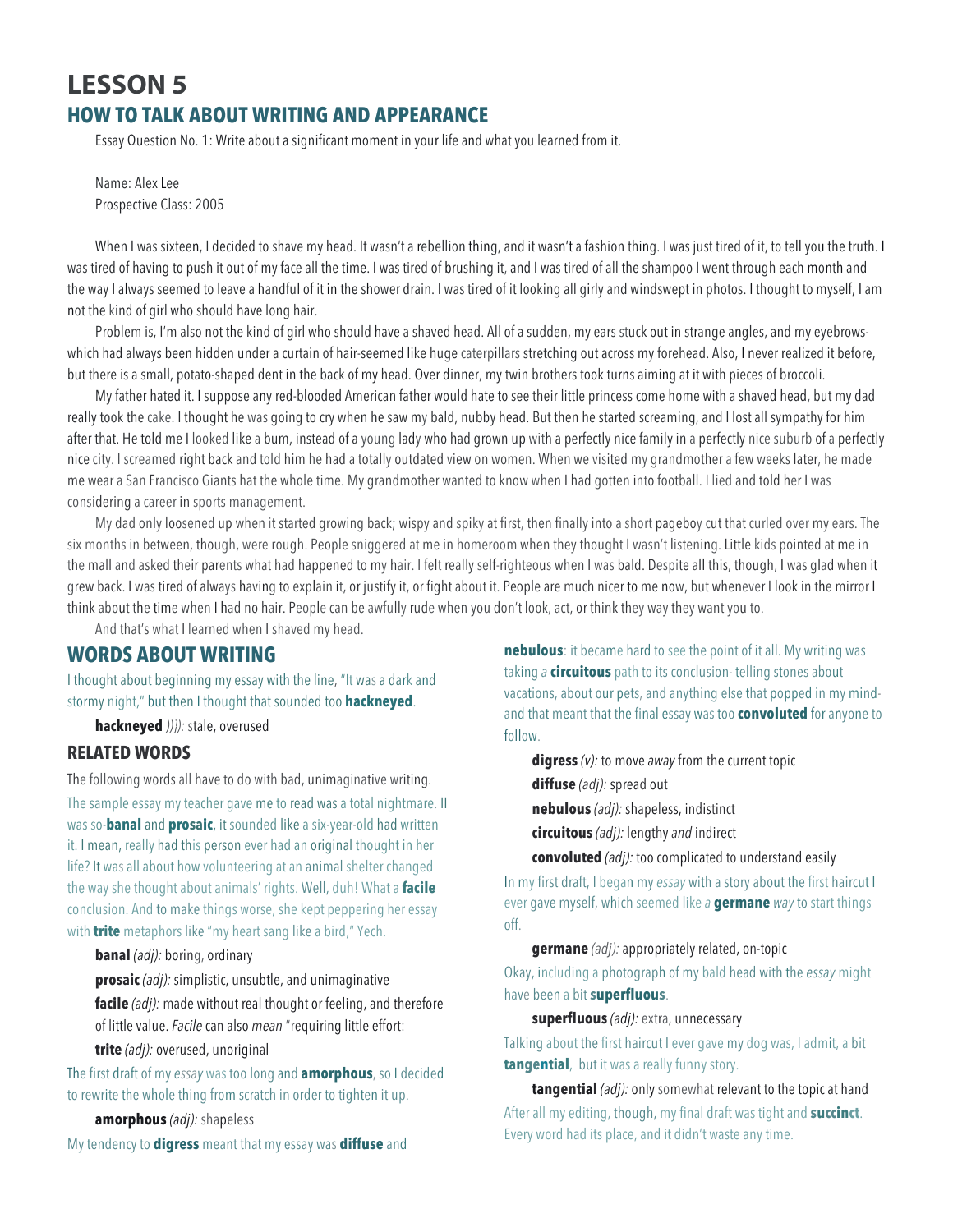#### **succinct** *(adj):* clear, to the point

I had to **abridge** the part about my brothers' reaction to my haircut and curtail the discussion of my family's hair history in order to get my essay under the required word limit.

**abridge** (v): to shorten something by cutting certain parts out **curtail** *(v):* to cut short

In order to really **elucidate** my dad's reaction, I have to tell you how he went bald at twenty-three and was very sensitive about it

#### **elucidate** *(v):* to clarify, to explain

My writing teacher suggested I write an essay about a small, domestic incident, rather than a **pretentious** essay about how I was going to save the world or write the next great American novel.

**pretentious** *(adj):* having an unrealistically high self-image The story of my haircut was such a **saga** – the arguments lasted for weeks.

**saga** *(n):* a long, dramatic tale

At first I was going to write an essay about what I learned from my after-school job, but then that seemed too boring and **derivative**. Doesn't everyone write that essay?

**derivative** *(adj): t*aking ideas from somewhere else, unoriginal Janet was away on vacation when Head Shaving '03 happened. For a while I thought about writing my essay in an **epistolary** form, and using our emails to tell the story.

**epistolary** *(adj):* a text written in the form of letters or correspondence

## **WORDS ABOUT FIGHTING**

My fashion choices have always **perturbed** my dad, who's pretty conservative.

**perturb** (*v*): to trouble or worry someone

## **RELATED WORDS**

I remember he got really **agitated** when I bought my first pair of big, leather boots. I only **exacerbated** that situation by getting my nose pierced a week later.

**agitate** *(v):* to make someone feel anxious or disturbed

**exacerbate** *(v):* to make a bad situation worse

The head-shaving incident caused **discord** in my house: My father kept yelling and then refused to talk to me.

**discord** (n): disagreement and strife; or, what results when harsh sounds clash with one another, making an unpleasant noise

My dad has always claimed to be a free thinker and really easygoing, which meant that his off-the-wall behavior that *day* was quite **dissonant**.

**dissonant** *(n):* inconsistent, incompatible. In musical terms, it means making a harsh, unpleasant sound by combining particular notes.

My dad **castigated** me by grounding me for two weeks.

**castigate** *(v):* to criticize or punish someone severely

I can't believe it- my brothers break a family heirloom vase and only get **reprimanded**. I shave *my* head – my own head, thank you! – and I get two weeks with no TV, no phone, and no social life.

**reprimand** (v): to rebuke someone; less harsh than *castigate* I told *my* dad he would **acclimate** to *my* new hair, but he seemed really doubtful.

**acclimate** (v): to get used to

He was **adamant** that I buy a wig for the upcoming class pictures.

**adamant** *(v):* firm, unyielding

He **scoffed** when I told him that plenty of famous models had shaved heads now.

**scoff** *(v):* to mock or scam

The whole situation got us both really **disgruntled**.

**disgruntled** *(adj):* upset

He tried to **dissuade** me from keeping it bald until prom.

**dissuade** *(v):* to persuade someone not to do something The event was quite **divisive** in *my* house. My brothers felt torn, because they didn't know whom to side with.

**divisive** *(adj):* causing disagreement and hostility

# **WORDS ABOUT THE APPEARANCE**

I liked my new rebel haircut. I practiced an angry, punk-rock **countenance** to go along with it.

**countenance** *(n):* facial expression

My dad thought a shaved head wasn't **seemly** for a young lady. **seemly** *(adj):* proper, pleasant-looking

## **RELATED WORDS**

I told him I wasn't interested in being that kind of **decorous**, proper gin.

**decorous** *(adj):* well-mannered, dignified

My father still **adheres** to some old-fashioned, antiquated sense of appropriateness.

**adhere** *(v):* to stick to something firmly

My dad is really **fastidious** about his own appearance. Every morning, he spends fifteen minutes making sure his sideburns, moustache, and nose hairs are all perfectly trimmed.

**fastidious** *(adj):* fussy, concerned with details, very clean I told him he was being **superficial** – shouldn't he be more concerned with the fact that I am a good person?

**superficial** *(adj):* overly concerned with appearances and surfaces, shallow

I think that, in parent-child relations, looks should be **inconsequential**. What if I had been born really ugly?

**inconsequential** *(adj):* not important

Janet told me my new 'do **accentuated** *my* eyes.

**accentuate** *(v):* to emphasize or draw attention to a particular